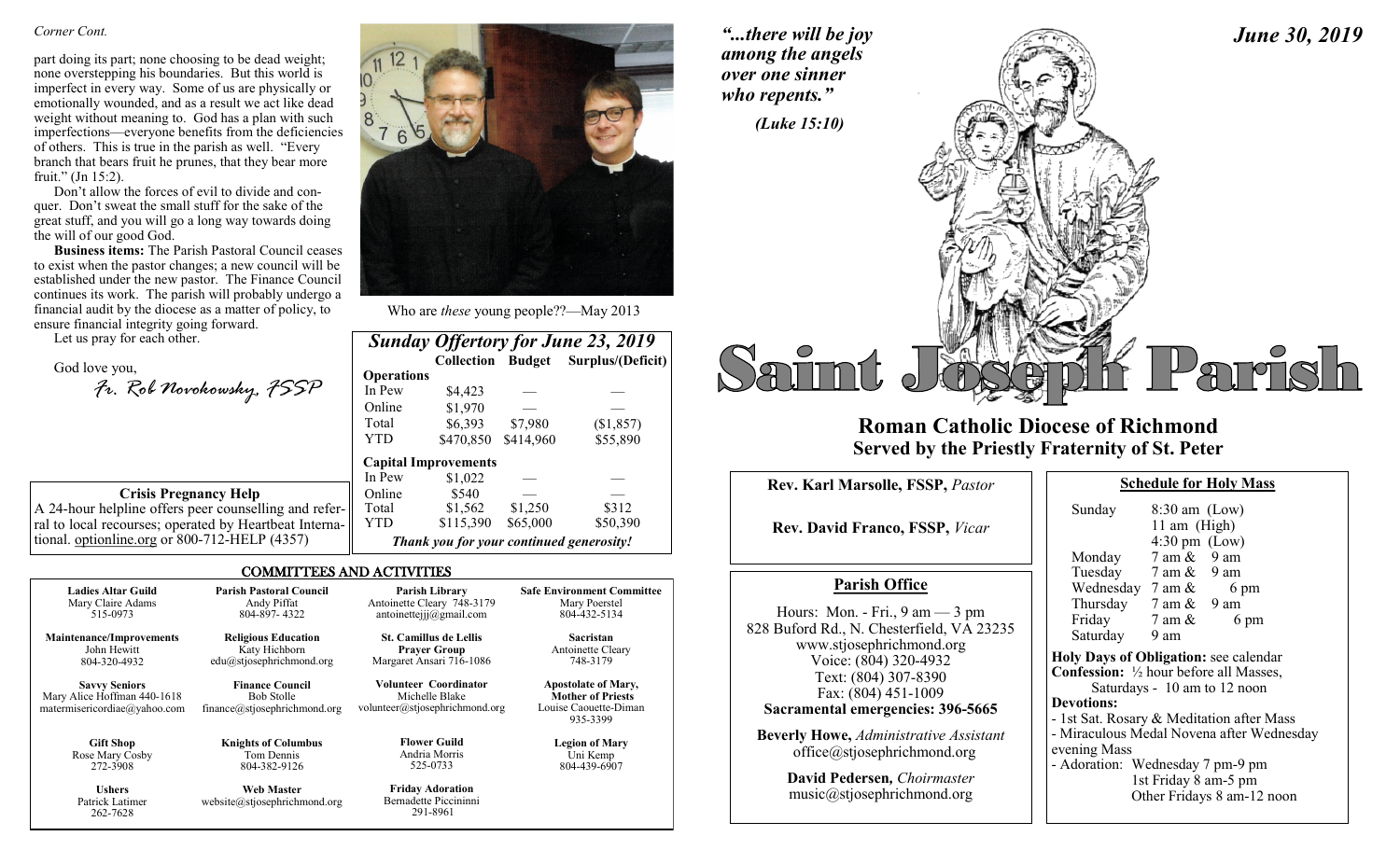## **Third Sunday After Pentecost June 30, 2019**

|                                                                     | <b>MASS SCHEDULE — INTENTIONS — REQUESTED BY</b>                                             |                 |
|---------------------------------------------------------------------|----------------------------------------------------------------------------------------------|-----------------|
| Sun. June 30<br>3rd Sunday<br><b>After Pentecost</b><br>(2nd Cl.)   | 8:30 am Pro Populo<br><b>FSSP</b><br>$11 \text{ am}$<br>4:30 pm Homeless/Displaced<br>of RVA | BH<br>MAH       |
| Mon. July 1<br>Most Precious Blood<br>of Jesus (1st Cl.)            | 7 am Celebrant's Intention<br>9 am Souls in Purgatory                                        | <b>WC</b>       |
| Tues. July 2<br>Visitation of the<br>B.V.M. (2nd Cl.)               | 7 am Celebrant's Intention<br>9 am Mary Alice Fain +                                         | RF              |
| Wed. July 3<br>St. Irenaeus<br>(3rd Cl.)                            | 7 am Private Intention<br>6 pm Clara Bauduin<br>Adoration 7 pm-9 pm                          | EB<br>AJ        |
| Thurs. July 4<br>Feria (4th Cl.)                                    | 8 am Mark Edward Kowalski<br>10 am Kathleen Walters +                                        | EG<br><b>CH</b> |
| Fri. July 5<br>St. Anthony Mary<br>Zaccariah (3rd Cl.)              | 7 am FSSP<br>Adoration from 8 am-5 pm<br>6 pm Sharon Vivian +                                | PBD<br>DL       |
| Sat. July 6<br>Saturday of Our Lady<br>(4th Cl.)                    | 9 am Robert Lavely                                                                           | RP              |
| Sun. July 7<br>4th Sunday<br><b>After Pentecost</b><br>(2nd Cl.)    | 8:30 am John C. Zuber +<br>$11$ am<br>Pro Populo<br>4:30 pm FSSP                             | IJ<br><b>RB</b> |
| Mon. July 8<br>St. Elizabeth of<br>Portugal (3rd Cl.)               | 7 am Celebrant's Intention<br>9 am Private Intention                                         | AG              |
| Tues. July 9<br>Feria (4th Cl.)                                     | 7 am Celebrant's Intention<br>9 am Mr. & Mrs. B. Hodge<br>& Family                           | AC              |
| Wed. July 10<br>7 Holy Bros. &<br>Ss. Rufina & Sucunda<br>(3rd Cl.) | 7 am Sr. Maria Carmen of<br>Christ<br>6 pm Rhonda McCoy<br>Adoration 7 pm-9 pm               | KH<br>DΜ        |
| Thurs. July 11<br>Feria<br>(4th Cl.)                                | 7 am FSSP<br>9 am Jesse, Joseph, & John<br>Cleary                                            | LA<br>AC        |
| Fri. July 12<br>St. John Gualbert<br>(3rd Cl.)                      | 7 am Linda Bishop<br>Adoration from $8 \text{ am--}5 \text{ pm}$<br>6 pm Rob & Rose Bradshaw | TD<br>DF        |
| Sat. July 13<br>Saturday of Our Lady<br>(4th Cl.)                   | 9 am Frs. Casavantes,<br>McNeeley, Gordon,<br>& Novokowsky                                   | EMD             |

### **Prayer Intentions**

Margaret Stacy, Joyce Matte, Renu Brennan, Joe Guerrero, Rachel Bisson, Joanne Burchell, Linda Bishop, Cathy Dickson, Brenda Baldwin, Ruth Zacharias, George Jay, Louise Caouette-Diman, Gerald Thomas, Angela Thomas, Justine Madigan, Rhonda McCoy, Mary Wilhelm, Edward Horgan III, The D'Aconti Family, Tom Osborne, Margaret Stacy, Andrew Priddy, Dorothy McKinley, The Patrowicz Family, Joe Bush, Natalie McNiel, Charles Furlough, Ed Peters, Angela Rhys-Sonnenschein, Bob Martin, Patricia Willard, Elizabeth Storm, Jeanette LaPaglia, Cathy Van Pelt, Barbara Reith, Diane Hayes, Gerard Lajoie, Kathleen Stells, Julie Trexler, Theresa Trexler, Dick and Nan Wray, Mary Zacharias, Suki & Beau Simpson, Maryann McLaughlin, Ann Horgan.

### *In your charity, please remember the repose of the souls of all the faithful departed.* **Requiescant in pace.**

### **Mass Schedule:**

- **Thurs. 4 July:** 8 am & 10 am
- **Sun. 7 July:** 8:30 am Low Mass, 11 am Solemn High Mass, 4:30 pm Low Mass

**Parish Office Transition** Monday July 1 through Friday July 5.

### **Last Chance to Claim Blessed Items**

All unclaimed items remaining on Mon. 1 July will be **given away**.

## **Something To Get Rid Of?**

The parish cannot effectively accommodate "donated" items being dropped off. It may be the case that your items (religious, baby, household) will be desired by and/or useful to another parishioner. For this reason, the parish will host a "Treasure Swap" semiannually. Outside of these occasions, please check with the office before dropping any items off. Thank you very much.

## **Collecting for the Homeless**

St. Peter's does not collect clothing during the summer months. Please see the new list of needed items on the bin near the Parish *Continued*

**June 30—**Fr. Karl Marsolle's first Sunday. **July 1-5—**Transition Week: Office Closed **July 4—**Mass Schedule: 8 am & 10 am **July 6 & 7—**Fr. Novokowsky's Farewell Events **July 7—**Fr. David Franco's first Sunday **July 7**—Fr. Novokowsky's last Sunday Solemn High Mass at 11am.

Office.

**Fr. Novokowsky's Farewell Events** RSVP by Tuesday, 2 July. See the insert for details.

## **Transition Week: July 1-5**

As you may understand, there are many things required to transition from one pastor to the next and there is much time needed for this peaceful transition. For this purpose, the office is going to be closed to all but by Lorraine Hewitt. emergency services or previously scheduled meetings. There is lots of time later for welcoming Frs. Marsolle & Franco, and Fr. Novokowsky's time has sadly come to an end.

**New Priests' Email**

Email addresses for new priests will be published next week.

**Fr. Terrence Gordon's Forwarding Address** Immaculate Conception PO Box 5211 Colorado Springs, CO 80931-5211

## Upcoming Events<br>arl Marsolle's first Sunday. **Pastor's Corner**



Dear Parishioners,

Well, this is my last corner. Let's take a retrospective. You have Eric Demyanovich to thank for these 'Corners.' As a member of the Finance council years back, he said it would improve the bulletin—it's what his childhood priest did. You can be the judge as to whether we achieved this end.

We had a beautiful Corpus Christi "altar of repose". We have Nino Ballesteros to thank for that. He was up until midnight putting it together; it added a lot to our procession.

I am very proud of the best-ever Corpus Christi Picnic this year; not because I deserve the credit—but precisely because I don't. I gave some early opinions; a committee then took the reins and created a great event, ably guided

We just enthroned the parish to the Sacred Heart of Jesus. You have Mary Alice Hoffman to thank for that, among others. She's been suggesting this for years. Sometimes patience wins the day!

We have beautiful islands in our parking lot. You have Bob Ulrich to thank for that. I resisted the idea at first, because of the expense it entailed, but later ran with the idea and add benches, etc.

I'm much better about staying on top of my mail, etc. (Alas, better doesn't equal great, necessarily.) We have Beverly to thank for that, and a thousand other things too, of course.

If one of our parish boys becomes a priest, who should we thank for that? Many people, of course, including those who prayed every month, as the Apostolate of Mary does.

I have more people to thank than there is capacity in my memory, or space in this bulletin. In addition, there are some, perhaps numerous, who deserve to receive profuse praise and thanksgiving, but who will not be thanked until eternity, because their gifts are unknown. Thank you!

Insofar as I have done my God-given duty, you have been the beneficiaries. If you wish to thank me, I say: "You are welcome!" Let us give to the good God all the credit. Insofar as I have neglected my duty, or worse, have contradicted my duty, you have suffered and for this I apologize; please forgive me. I pray that God makes up for my failures.

A community is meant to function as a unit. Each